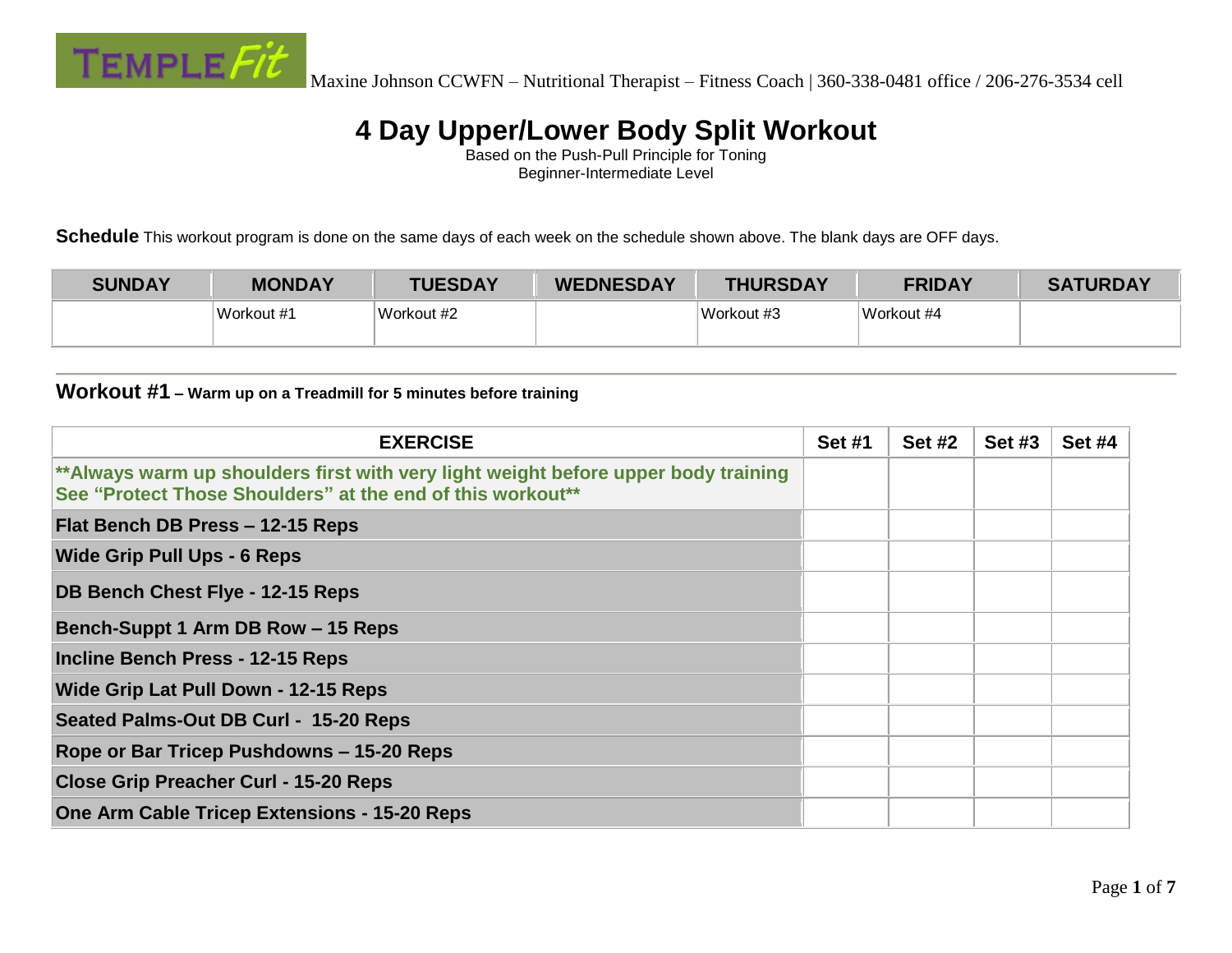

Based on the Push-Pull Principle for Toning Beginner-Intermediate Level

#### Workout #2

| <b>EXERCISE</b>                                                  | <b>Set #1</b> | <b>Set #2</b> | <b>Set #3</b> | <b>Set #4</b> |
|------------------------------------------------------------------|---------------|---------------|---------------|---------------|
| Squats - 15-20 Reps                                              |               |               |               |               |
| Leg Press Or Hack Squats - 15 Reps                               |               |               |               |               |
| <b>Leg Extension - 15-20 Reps</b>                                |               |               |               |               |
| Seated Or Standing 3-Way Calf Raises - 15 Reps (3 each position) |               |               |               |               |
| Abs - 200 total Reps                                             |               |               |               |               |

#### Workout #3

| <b>EXERCISE</b>                                                         | <b>Set #1</b> | <b>Set #2</b> | <b>Set #3</b> | <b>Set #4</b> |
|-------------------------------------------------------------------------|---------------|---------------|---------------|---------------|
| <b>Close Grip Cable Row - 8-10 Reps</b>                                 |               |               |               |               |
| DB Shoulder Press - 12-15 Reps                                          |               |               |               |               |
| Bent Over Barbell or T-Bar Row - 15-18 Reps                             |               |               |               |               |
| Side Lateral DB Raises - 12-15 Reps                                     |               |               |               |               |
| <b>Wide Grip Cable Row - 15-20 Reps</b>                                 |               |               |               |               |
| <b>Upright Rows - 15-20 Reps</b>                                        |               |               |               |               |
| <b>Bent Over Lateral DB Raises - 15-20 Reps</b>                         |               |               |               |               |
| Barbell Bicep 21's (7 Bottom-1/2 way up>7 Top-1/2 way down>7 Full Curl) |               |               |               |               |
| <b>Close Grip Skull Crushers - 15 Reps</b>                              |               |               |               |               |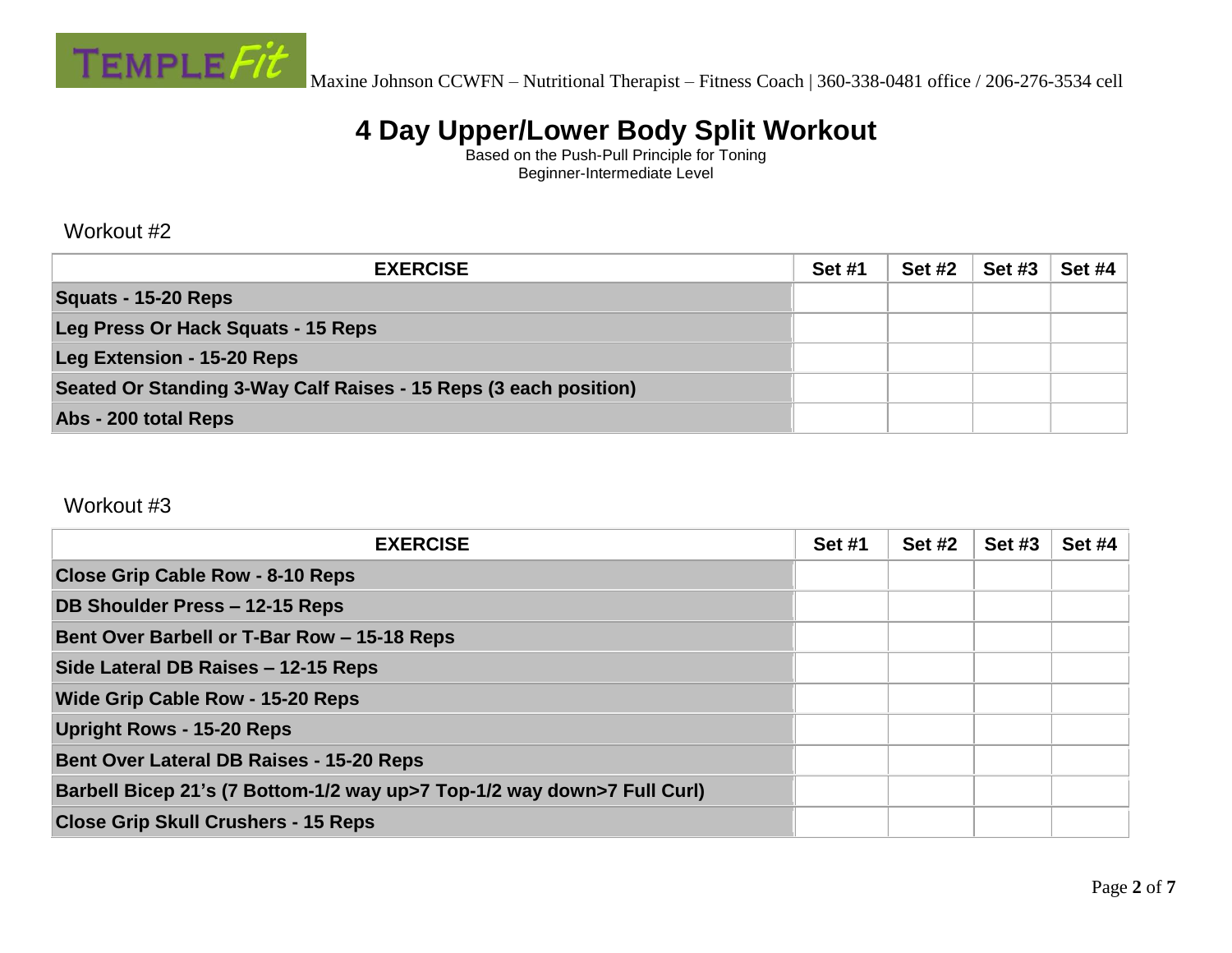

Based on the Push-Pull Principle for Toning Beginner-Intermediate Level

Workout #4

| <b>EXERCISE</b>                                                  | <b>Set #1</b> | <b>Set #2</b> | <b>Set #3</b> | <b>Set #4</b> |
|------------------------------------------------------------------|---------------|---------------|---------------|---------------|
| <b>Straight Leg Barbell Deadlifts - 15 Reps</b>                  |               |               |               |               |
| Lying Leg Curl - 15-20 Reps                                      |               |               |               |               |
| Seated Abduction – 20 Reps                                       |               |               |               |               |
| Seated Or Standing 3-Way Calf Raises - 15 Reps (3 each position) |               |               |               |               |
| Abs - 200 total Reps                                             |               |               |               |               |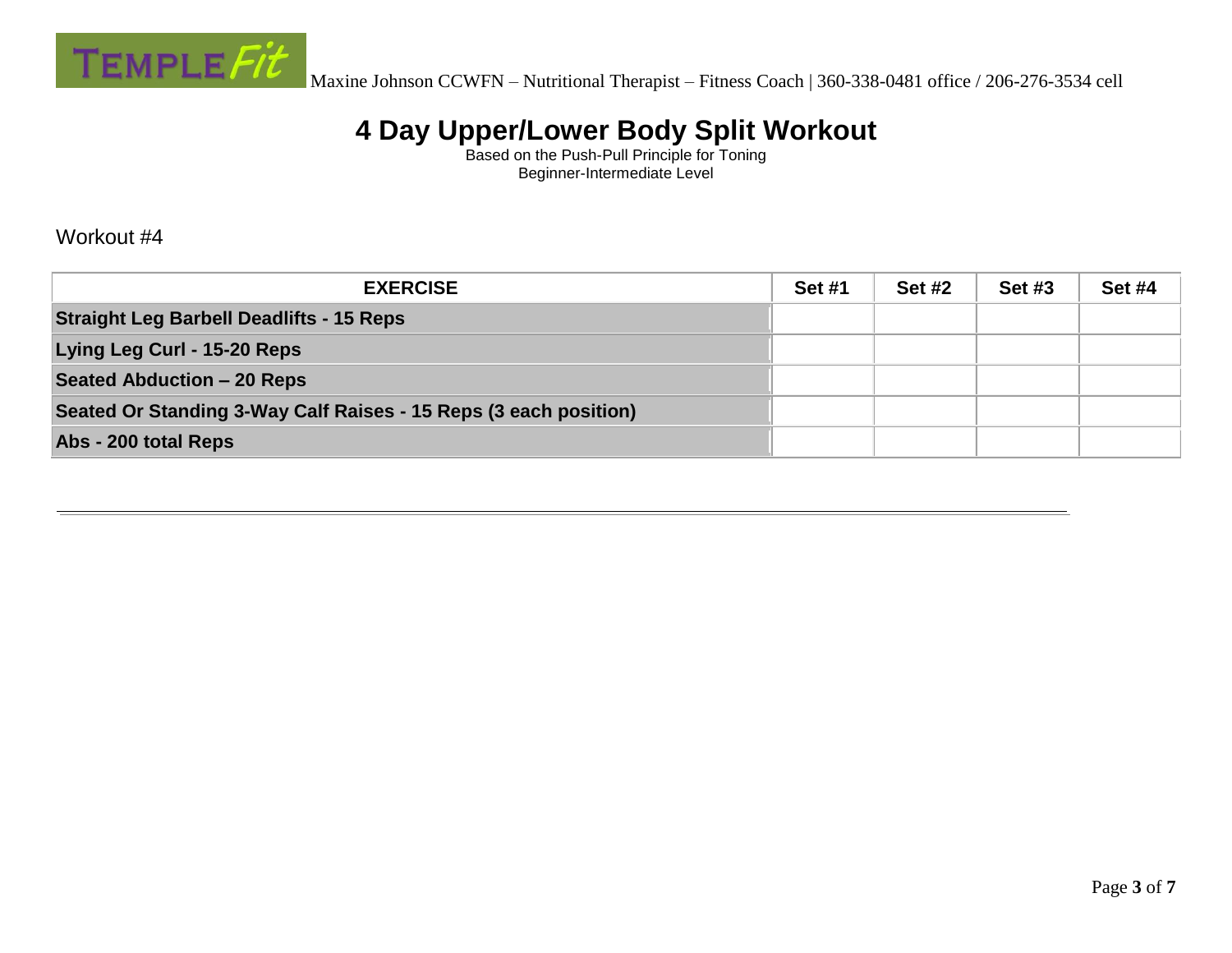

Based on the Push-Pull Principle for Toning Beginner-Intermediate Level



Maxine Johnson CCWFN - Nutritional Therapist - Fitness Coach - 360-338-0481 office - 206-276-3534 cell

#### **FOCUS-X Protect Those Shoulders!**

Is this you? You have been training for awhile and you decide to focus on building a beautiful chest and shoulders. So you watch people in the gym to see how they lift and follow the directions in your favorite fitness magazine and really go for it.

For the next 4 weeks you pound out shoulder presses galore using progressively heavier weights, followed by side laterals and upright rows. Then it's off to the chest press and you lift moderately heavy on the vertical chest press, the flat bench, and the flye machine.

Pretty soon you start noticing pains in your shoulders - almost pinpoint pain, like a pinching inside, each time you lift your arm to the front, side or overhead. You try to work through it, but it gets worse. Finally, it becomes so painful that you have to stop and let whatever is wrong heal. Sound familiar? This injury is referred to as shoulder impingement, and is a very common gym injury. It is caused by lifting incorrectly and/or lifting too heavy.

Before you do any chest or shoulder work you must warm up the rotator cuffs with simple, small range of motion, and movements using very light weights. Some people do these in a standing position; I prefer lying on a bench on my side to better isolate the region being worked. See pics:





Elbow should be on his waist, and it's not because his weight is too heavy for this move. Use very light weights



15-20 reps x 2 is good. Now you are ready for your first set of a bench press using a bar or dumbbells. Be sure to use light weight for this exercise  $-1$ -5 lbs depending on your strength. It's just a warmup – not a working move. Do 15-20 reps on one side – Flip over – 15-20 reps on the other side. Support your head with the free hand. This guy looks uncomfortable laying on his resting arm. Weight looks too heavy - his right elbow should be on his body, not up in the air. This indicates the weight is too heavy for internal rotator-cuff muscles.

Page 1 of 4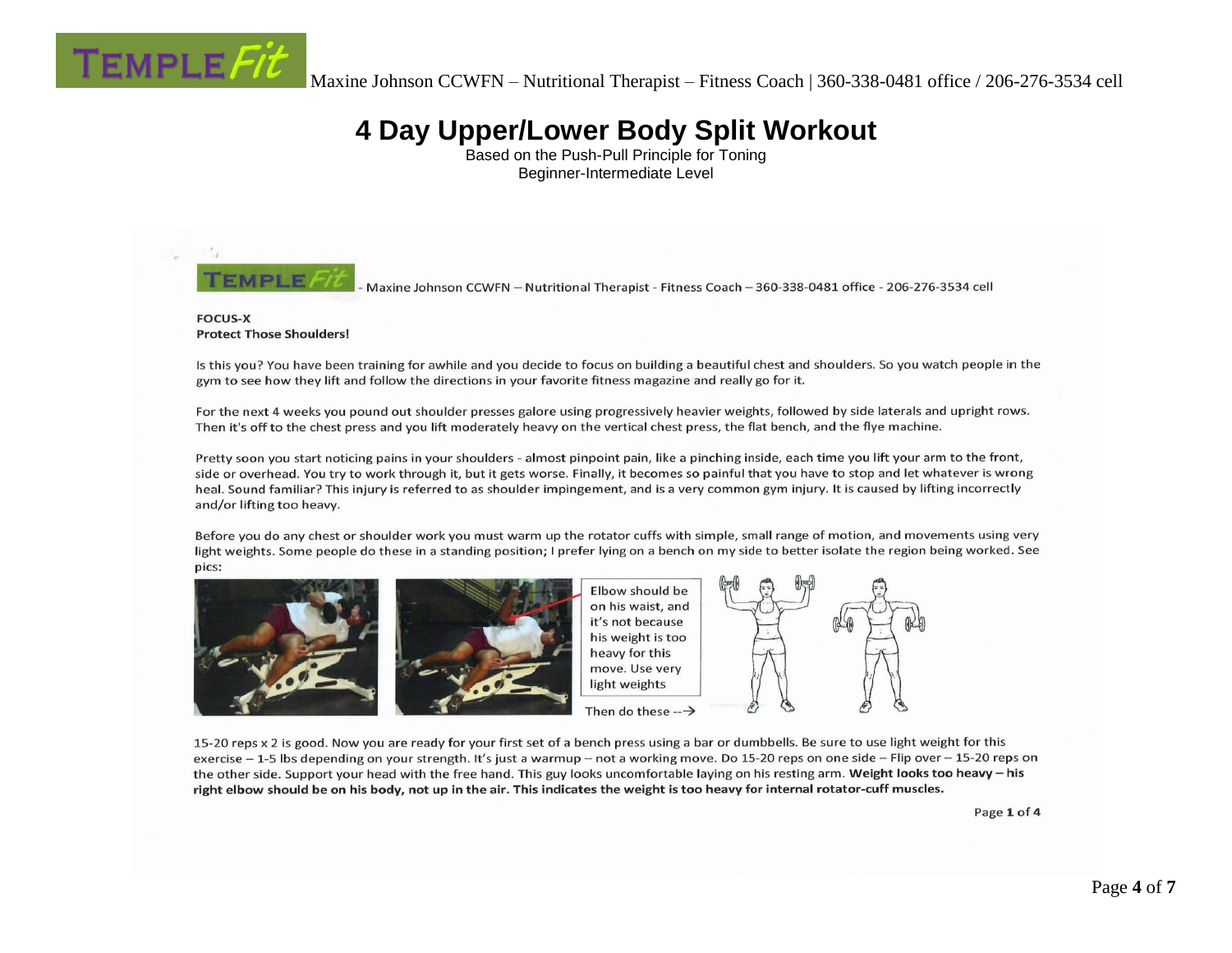

Based on the Push-Pull Principle for Toning Beginner-Intermediate Level



See the difference? The guy above in pictures 1 & 2 is standing up but pretend he is flat on a bench. When the shoulders go back, the chest comes up and out ready for engagement. See how high his chest is in picture #2?

Page 2 of 4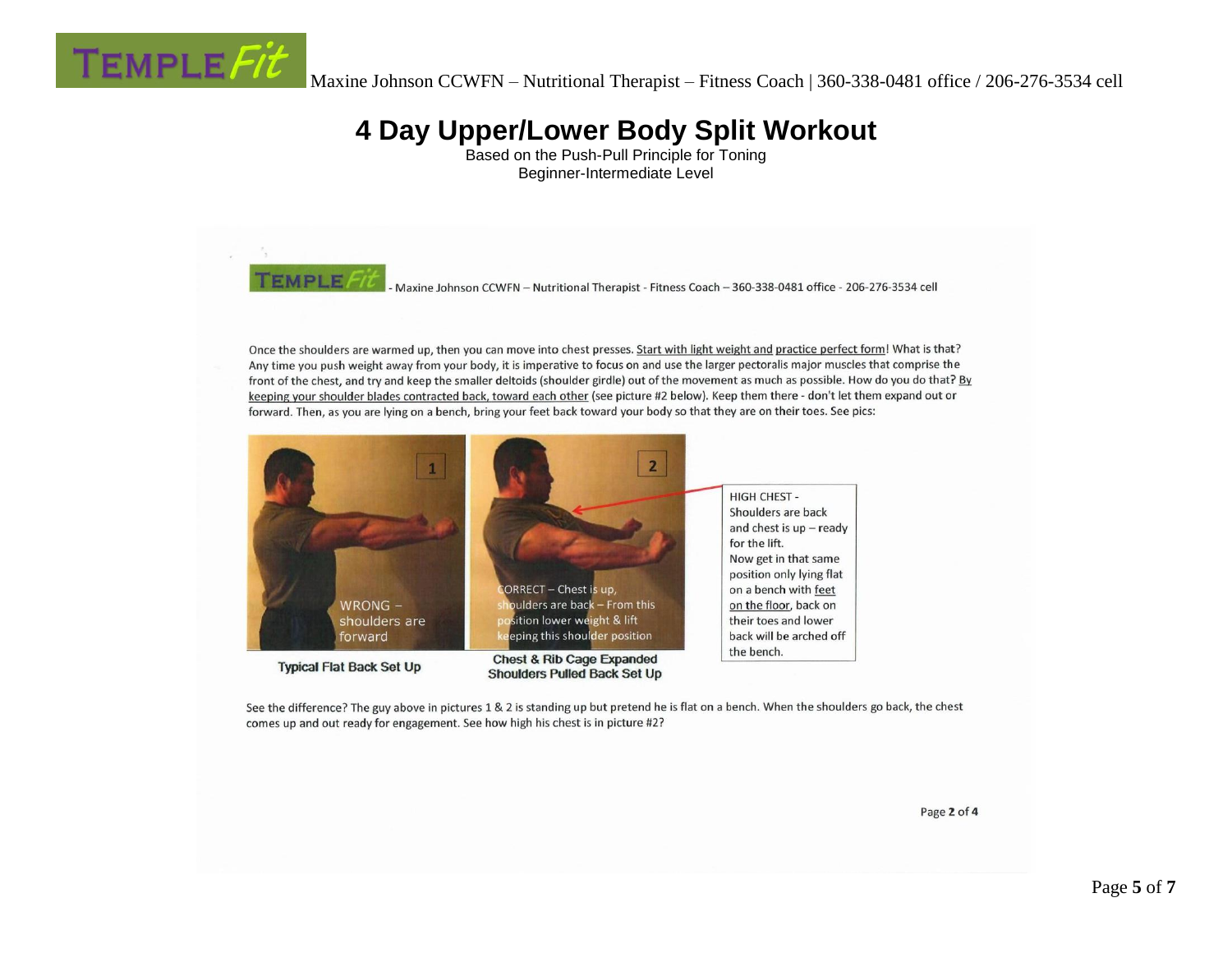

Based on the Push-Pull Principle for Toning Beginner-Intermediate Level



Now, with your shoulders back and your toes back, the only bodyparts that should be touching the bench are your head, butt and your shoulder blades - your lower back will be arched off the bench. From that position, push the weight away from your body and do not allow your shoulder blades to come off the bench!. It will feel like a shorter move. At the top of the move, your hands and bar or dumbbells should not be over your face, but over the fullest part of your chest. Inhale on the way down, exhale on the push upward. \*REMEMBER!: Keep a little arch in your back by bending your knees more to bring your feet back and on their toes on the floor. Why do we do this? To keep your shoulders pinned to the bench and your chest high. It's for this reason that I cringe every time I see people benchpressing heavy weight with their feet on the bench or worse, in the air! That is a recipe for injury!

See illustration below:

Page 3 of 4